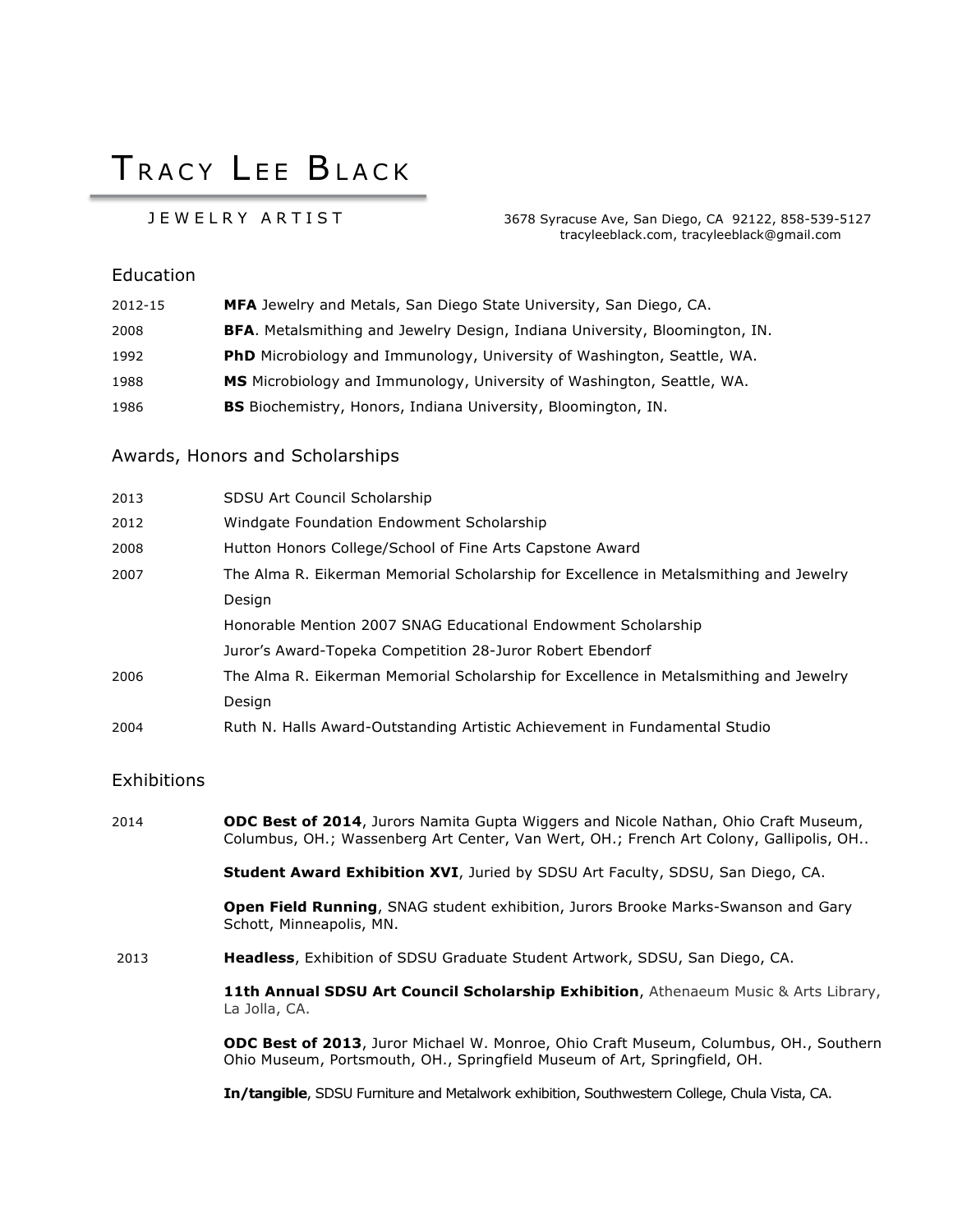- 2013 **Student Award Exhibition XV**, Juried by SDSU Art Faculty, SDSU, San Diego, CA.
- 2012 **Burn Notice**, Exhibition of SDSU Graduate Student Artwork, SDSU, San Diego, CA.

**ODC Best of 2012**, Juror Lloyd E. Herman, Ohio Craft Museum, Columbus, OH., Wayne Center for the Arts, Wooster, OH., and Fitton Center for Creative Arts, Hamilton, OH.

- 2010 **Neo rococo**, Rocks and Shells Interpreted in Contemporary Jewelry Design, Curator Carolyn Springer, Indianapolis, IN.
- 2009 **Topeka Competition 29**, Juror Joyce Jablonski , Topeka, KS.

**Reclaim, Reuse, Renew**, Juried, Muncie, IN.

2008 **Local Links**, Seven Jewelry Artists with Connections to Bloomington, Prima Gallery, Curator Lorraine Farrell, Bloomington, IN.

> **Petal Pushers**, Craftwork Related to the Natural World, Worcester Center for Craft, Juried, Worcester, MA.

**The Nature of Connection**, BFA Thesis Exhibit, SOFA Gallery, Indiana University, Bloomington, IN

**Reflections in Metal**, MFA and BFA Student Metalsmithing and Jewelry Design Exhibition, Group Show, Indiana University, Bloomington, IN.

**The Ring Shows: Then and Now and Putting the Band Back Together**, Contemporary Rings, Juried, Savannah, Georgia and Athens, GA.

2007 **Driven**, SNAG (Society of North American Goldsmiths) Student Slide Show, Juried, Memphis, TN.

**Topeka Competition 28**, Juror Robert Ebendorf, Topeka KS

#### Teaching Experience

| 2013    | Teaching Assistant for 3-D Design, San Diego State University, San Diego, CA.   |
|---------|---------------------------------------------------------------------------------|
|         | Galvanic Etching Demonstration for Mingei Museum docents, San Diego, CA.        |
| 2010-12 | Science Olympiad Coach for University City High School Students, San Diego, CA. |
| 1997-99 | Childbirth Educator, Bloomington Area Birth Services, Bloomington, IN.          |
| 1996-97 | Teaching Faculty, Department of Biology, Indiana University, Bloomington, IN.   |
| 1994-95 | Teaching Faculty, Department of Biology, Indiana University, Bloomington, IN.   |
| 1987-88 | Teaching Assistant for Biology Lab, University of Washington, Seattle, WA.      |

#### Publications

2013 Showcase 500 Art Necklaces, Lark Books, Canada.